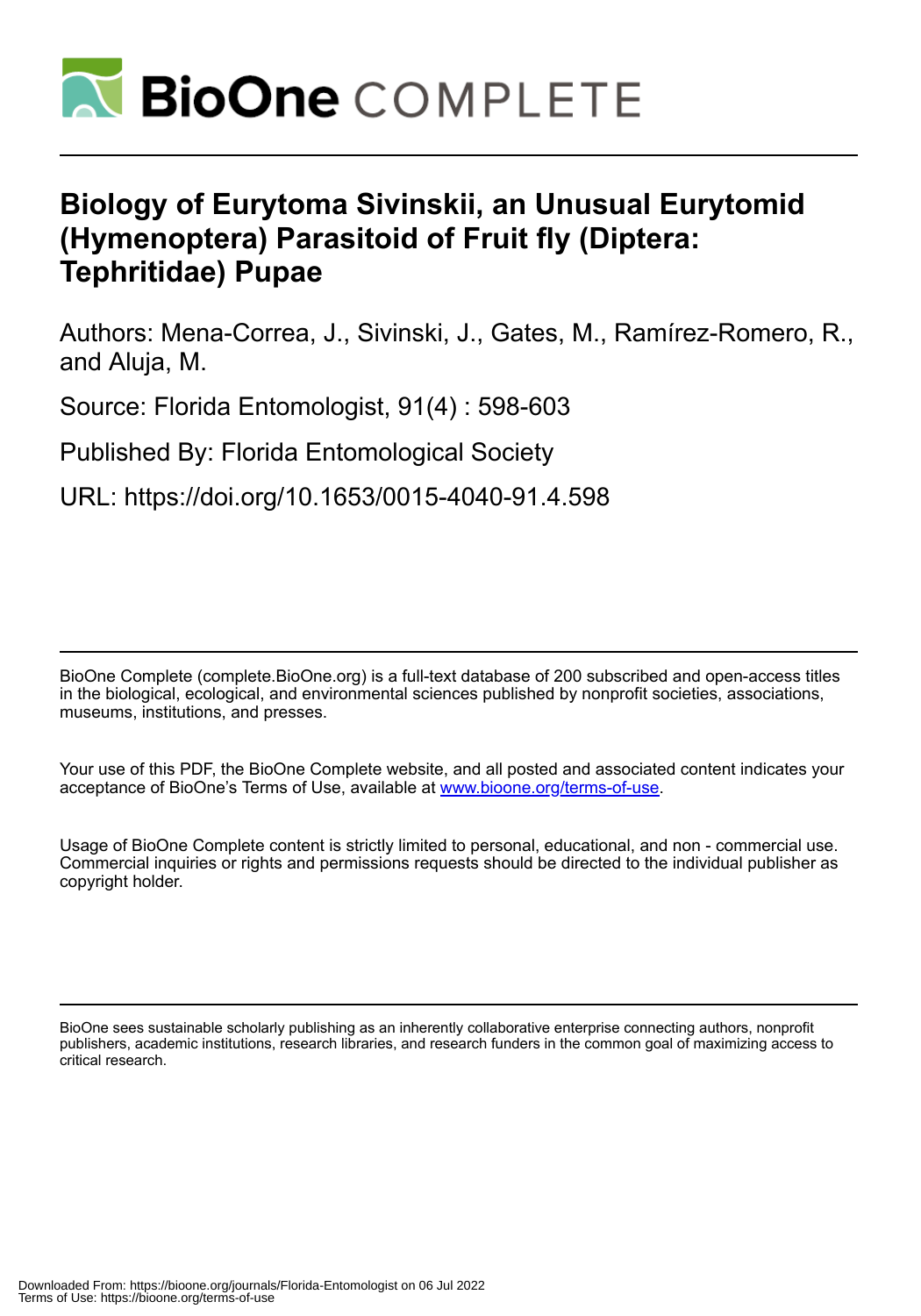# BIOLOGY OF *EURYTOMA SIVINSKII*, AN UNUSUAL EURYTOMID (HYMENOPTERA) PARASITOID OF FRUIT FLY (DIPTERA: TEPHRITIDAE) PUPAE

J. MENA-CORREA,<sup>1</sup>, J. SIVINSKI<sup>2</sup>, M. GATES<sup>3</sup>, R. RAMÍREZ-ROMERO<sup>1</sup> AND M. ALUJA<sup>1,4</sup> **1** Instituto de Ecología, A.C., Apartado Postal 63, 91000 Xalapa, Veracruz, México

> **2** Center for Medical, Agricultural and Veterinary Entomology, USDA-ARS, P.O. Box 14565, Gainesville, FL 32604, USA

**3** Systematic Entomology Laboratory, PSI, ARS, USDA, c/o Smithsonian Institution, National Museum of Natural History, PO Box 37012, Washington, DC 20013-7012, USA

**4** Corresponding author: martin.aluja@inecol.edu.mx

#### **ABSTRACT**

The recently described Mexican parasitic wasp *Eurytoma sivinskii* Gates and Grissell (Hymenoptera: Eurytomidae), attacks *Anastrepha obliqua* (Diptera: Tephritidae) pupae in the soil. The life cycle (egg to adult) is completed in 23.1 ( $\pm$  2.1) d (mean  $\pm$  S.E.) at 27  $\pm$  2°C. Females were capable of superparasitism and laid  $1-8$  eggs per host  $(2.59 \pm 1.56, \text{mean} \pm \text{S.E.}),$ but invariably only 1 adult parasitoid emerged. Oviposition occurred primarily in the medial and posterior portions of the host. *Eurytoma sivinskii* is ectoparasitic since 100% of the eggs are laid within the internal cavity of the puparium and on the surface of the pupa of the host fly. In no case were first and second instars parasitized. However, 1 third-instar out of 625 fly pupae exposed, yielded a single parasitoid per host. Eight-day-old pupae yielded the most parasitoids although females laid eggs in 1-d- to 14-d-old pupae. There were no significant differences in rates of parasitism among female *E. sivinskii* of different ages. Adults derived from eggs laid in the posterior region developed more rapidly, but adult sex ratio and percent of emergence were the same in both posterior and medially laid eggs. Regardless of oviposition location, adults were more likely to emerge through the middle of the puparium.

Key Words: *Anastrepha*, *Eurytoma*, Eurytomidae, Hymenoptera, natural history, parasitoid, Tephritidae

# RESUMEN

La avispa parasitoide *Eurytoma sivinskii* Gates y Grissell (Hymenoptera: Eurytomidae), recientemente descrita en México, ataca pupas de *Anastrepha obliqua* (Diptera: Tephritidae) en el suelo. Este parasitoide completa su ciclo de vida (huevo a adulto) en  $23.1 \pm 2.1$ ) d (media  $\pm$  E.E.) a 27  $\pm$  2°C. Las hembras son capaces de superparasitar a sus huéspedes, ovipositando 1-8 huevos por huésped  $(2.59 \pm 1.56)$ , media  $\pm$  E.E.), aunque invariablemente solo emerge 1 parasitoide adulto. La oviposición ocurre principalmente en las porciones media y posterior del huésped. *Eurytoma sivinskii* es claramente ectoparasítico, ya que 100% de los huevos fueron puestos dentro de la cavidad interna del pupario y sobre la superficie de la pupa de la mosca huésped. En ningún caso hubo parasitismo del primer y segundo instar de la larva. Sin embargo, de 1 larva de tercer instar expuesta a hembras de *E. sivinskii* (de un total de 625 larvas expuestas), emergió 1 parasitoide. De las pupas de 8 d de edad se obtuvieron la mayoría de los parasitoides, aunque las hembras pusieron huevos en pupas de 1 a 14 d de edad. No hubieron diferencias significativas en la tasa de parasitismo entre hembras de *E. sivinskii* de diferentes edades. Los adultos que provinieron de huevos puestos en la región posterior de la pupa se desarrollaron más rápidamente, pero tanto la proporción sexual como el porcentaje de emergencia fueron similares entre los huevos colocados en las partes posterior y media de la pupa. Independientemente de la localización de la oviposición, los adultos emergieron principalmente de la parte media del pupario.

Translation provided by the authors.

*Eurytoma sivinskii* Gates and Grissell, an unusual eurytomid pupal parasitoid of Diptera, was recently discovered in the vicinity of Tejería, Veracruz, Mexico, where it was recovered from pupae of the West Indian fruit fly, *Anastrepha obliqua* (Macquart) (Diptera: Tephritidae) (Gates & Grissell 2004). Most species of the large and widespread parasitoid genus *Eu-*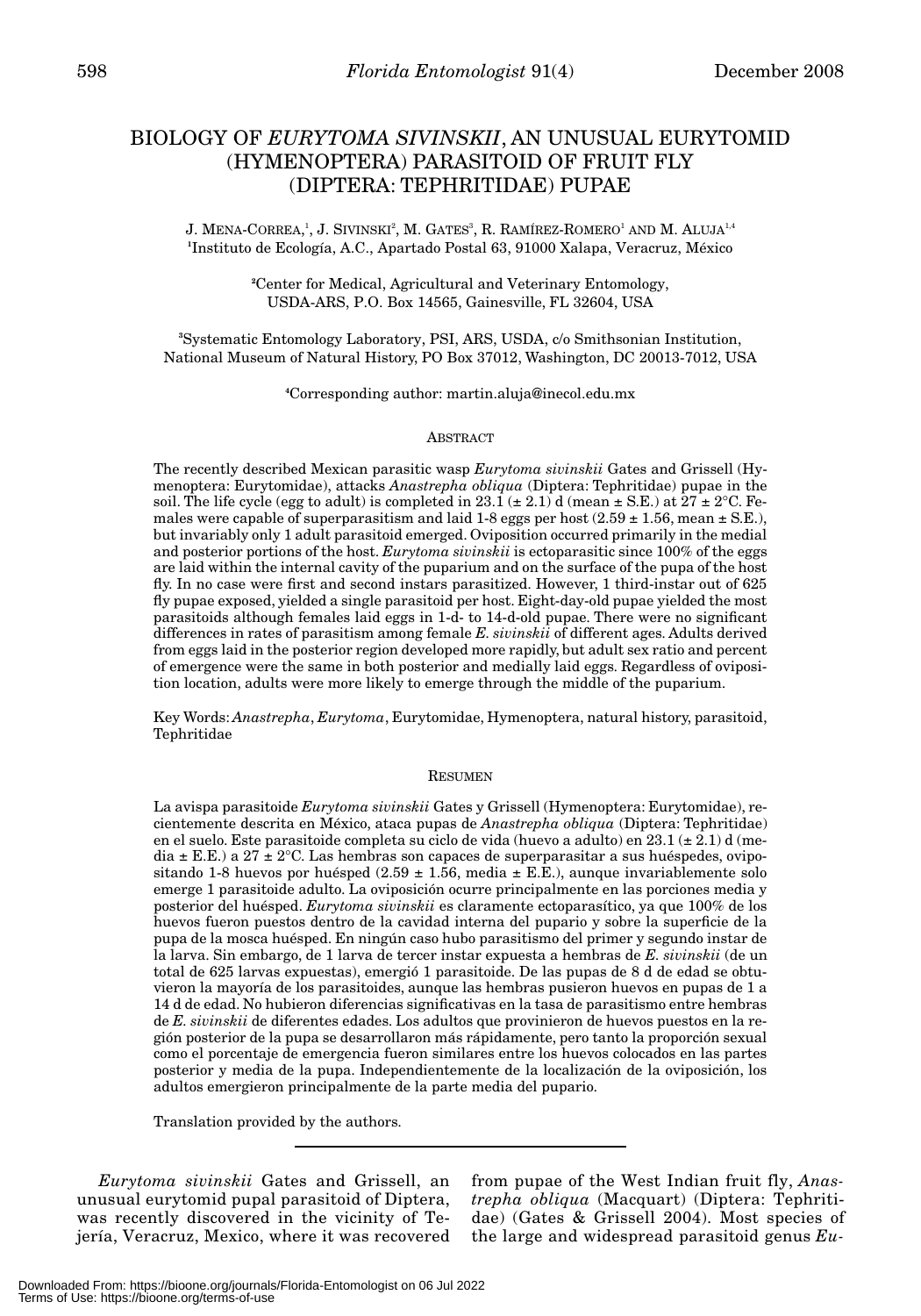*rytoma* attack gall-forming Cynipidae (Hymenoptera) and Diptera (Tephritidae and Cecidomyiidae) (DiGiulio 1997), and numerous other arthropod taxa and plants. In this case, instead of attacking hosts hidden within a plant structure, *E. sivinskii* forages for hosts (i.e., pupae) in and on the soil (Mena-Correa 2005).

Because of *E. sivinskii'*s peculiar foraging behavior for tephritid hosts of economic importance, its potential as a biological control agent is under investigation (J. Mena-Correa, J. Sivinski, R. Ramírez-Romero, M. Gates & M. Aluja, unpublished). Some basic parameters of the parasitoid oviposition behavior and development in pupae of the Mexican fruit fly *Anastrepha ludens* (Loew) are determined herein. Type of parasitism (ecto- or endoparasitism), number of emerged adults per host, duration of immature stages, host stage attacked, parasitism related to female age, and propensity to superparasitize were studied. The locations of eggs laid by the parasitoid on the host pupae, location of adult parasitoid emergence through the host puparium, and how these locations are related to survival, developmental rate, competition among ovipositing females, and sex of the resulting adult were analyzed.

## MATERIALS AND METHODS

## Insect Cultures and Experimental Conditions

This study was carried out at the Instituto de Ecología A.C., Xalapa, Veracruz, Mexico. Environmental conditions were kept at  $27 \pm 2$ °C,  $75 \pm 1$ 5% RH, with a 12:12 h photoperiod. The *E. sivinskii* colony was maintained on 2-d-old pupae from an *Anastrepha ludens* colony kept for > 200 generations (Aluja et al. 2008). Pupae were placed on the surface of a layer of unsterilized clay soil and exposed to parasitoids for 6-8 d. This soil was gathered from the area where *E. sivinski* was originally discovered in Tejería, Veracruz. Adults of *E. sivinskii* were placed in Plexiglas cages  $(30 \times 30 \times 30 \text{ cm})$  after emergence and fed *ad libitum* with honey and water. To avoid prior oviposition experience, parasitoids to be used in experiments were not exposed to host pupae.

Parasitoids were transferred from emergence cages to experimental cages  $(23 \times 23 \times 23)$ cm) by capturing them in glass vials. The experimental cages were prepared 24 h before the beginning of tests to minimize insect stress. Host pupae were always manipulated with flexible forceps to avoid damage. After pupae were parasitized, they were placed in plastic cups (200 mL) containing vermiculite moistened with water mixed with sodium benzoate at 2 g / L which prevented fungal contamination. Cups were covered with a lid.

Duration of Immature Stages

Development stages of *E. sivinskii* have been described elsewhere (Gates et al. 2008). Recorded images with Image Pro-Plus® software were examined to determine duration of each stage. All specimens were monitored until d 23 when adult females began to emerge as described by (Mena-Correa 2005).

Specimens used for the determination of the duration of immature stages stemmed from the  $47-49<sup>th</sup>$  generations of our colony. To rear the parasitoids, we exposed 300 mL of *A. ludens* pupae (ca. 7000 pupae) to 3 *E. sivinskii* cohorts kept in  $30 \times 30 \times 30$  Plexiglas cages (200 females and 100 males per cage). Twenty-four h after exposure to parasitoids, pupae were removed and placed in 500 mL plastic vials with humidified vermiculite and covered with a lid. That same day (i.e., 24 h after exposure to parasitism) and from then on every 24 h over a 23-d period pupae were dissected individually in search of immature stages of the parasitoid. Twenty six eggs, 169 larvae (all stages represented), 40 prepupae, and 127 pupae were recovered. All specimens were placed in recently prepared Carnoy fixing solution (60 mL absolute alcohol, 30 mL chloroform and 10 mL acetic acid) for 24 h. Subsequently, they were washed and preserved in 70% EtOH in a hermetic glass flask until needed for evaluations. All dissections were made in a physiological solution to avoid tissue contraction (Martínez 2002).

#### Determination of the Host Stage Attacked

First-, second- and third-instars, as well as 3, 8, and 14-d-old *A. ludens* pupae at different developmental stages were exposed to *E. sivinskii* adults inside 200-mL plastic cups. Twenty-five *A. ludens* larvae or pupae were presented to *E. sivinskii* cohorts of 10 females and 5 males (8-d-old) for 5 h. Each treatment was replicated 5 times.

Rates of parasitism among treatments were compared via a one-way analysis of variance (Zar 1998) with developmental stage as the independent factor. Consecutively, we compared the rates of parasitism in host pupae alone with a one-way analysis of variance (Zar 1998) with pupal age as the independent factor. Data were arc-sin  $\sqrt{x}$ transformed prior to analysis (Zar 1998).

#### Parasitism Related to Female Age

To obtain *E. sivinskii* adults of every age, 150 mL of *A. ludens* pupae (3-to 5-d-old) were introduced daily into colony cages for 24 h. After this period, each batch of pupae was placed in a separate cage and newly emerged *E. sivinskii* adults were recovered every day and age-classified. Then, we tested 1-to 27-d-old females to determine if there was an age effect on ability to para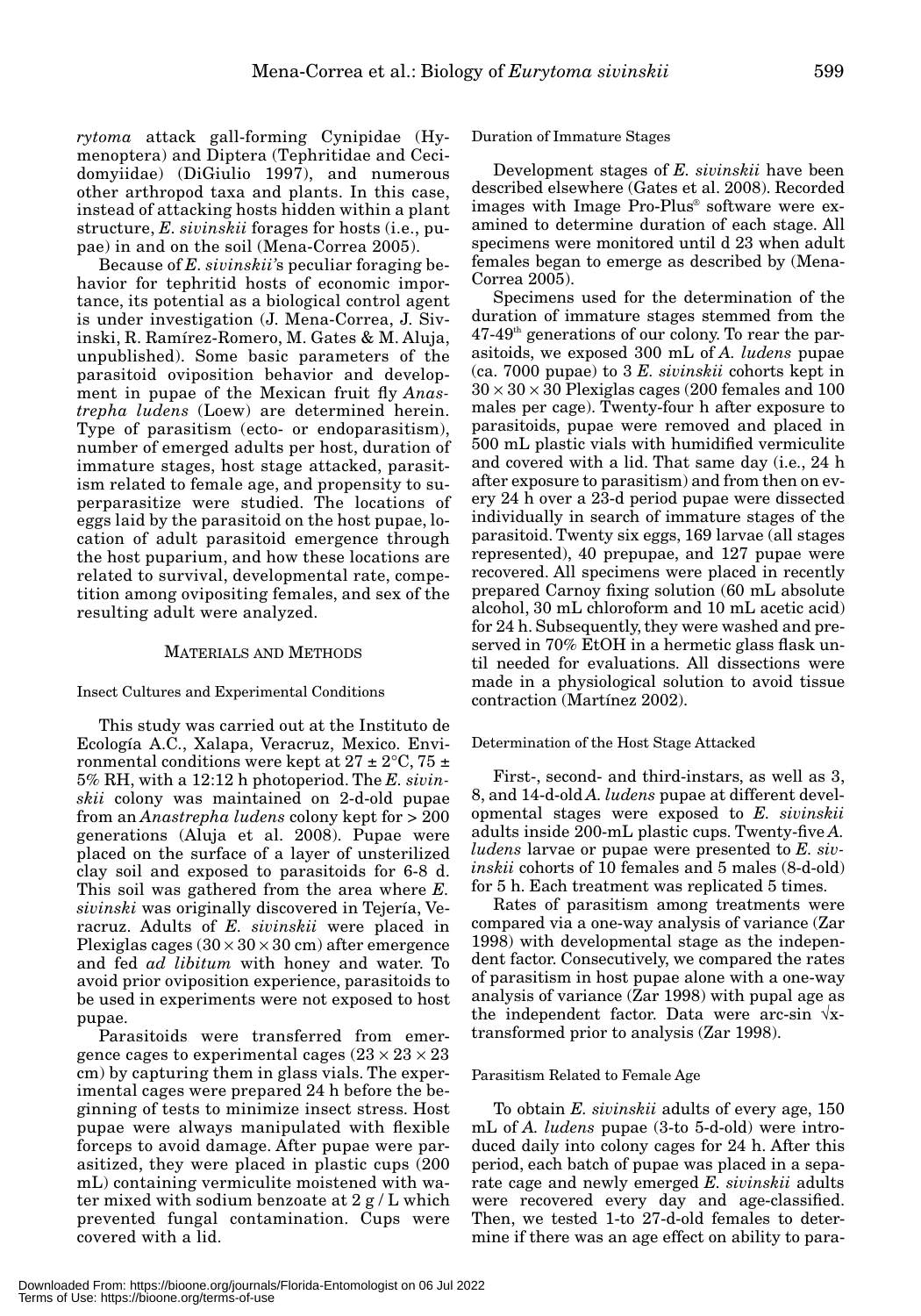sitize pupae. Individuals (10 females and 5 males) within each age class were exposed to twenty 3-dold *A. ludens* pupae over a 15-d-period. Each agetreatment was replicated 5 times, and the number of parasitoids recovered from each treatment was recorded.

Rates of parasitism among treatments were compared via a one-way analysis of variance (Zar 1998) with female age as the independent factor. When significant differences were found, a Tukey's test was performed (Zar 1998). Data were arc-sin √x-transformed before analysis (Zar 1998).

## Determination of Superparasitism

Different host pupal densities (i.e., 1, 5, and 10 pupae) were exposed for 5 h to adult parasitoid cohorts of 10 females and 5 males (6-to 9-d-old). After exposure, hosts were dissected with saline solution and a stereo-microscope and the number of eggs per host was recorded. Dissections were performed either the same day or 24 h after parasitoid exposure. Each treatment had 5 replicates.

We analyzed with a two-way ANOVA test the mean number of eggs per parasitized pupae, the rate of parasitized pupae (attacked pupae / exposed hosts), and the rate of pupae with more than 1 parasitoid egg (pupae with more than 1 egg / attacked pupae), with host density and exposure time as independent factors. The rates of parasitized pupae and of pupae with more than 1 egg were arc-sin transformed prior to analysis (Zar 1998). In addition, the randomness of egg distributions in 5- and 10-pupae lots was determined by Chi-square tests, following the generation of expected egg/pupae frequencies through Poisson distributions (Zar, 1998). The nature of the distributions, random, dispersed or clumped, were then identified by dividing the variances by the means and comparing these ratios to a random distribution where the ratio  $= 1.0$  (Zar, 1998).

Locations of Eggs and Adult Emergence from the Puparium

After determining that multiple eggs were deposited in a single host, we ran an additional experiment to detect if the initial position of eggs in the host body influenced the parasitoid emergence, rate of parasitism, and sex ratios. Four-dold *A. ludens* pupae were exposed to 2 *E. sivinskii* cohorts (total of 50 and 150 six- to 9-d-old females and males, respectively). Exposed host pupae were recovered after 24 h and examined under saline solution 24 h later to identify the number of parasitoid eggs and their position in the host body. Based on the number of parasitoid eggs and their position, host pupae were classified and then placed individually in plastic containers (diameter: 4 cm; height: 2 cm) with humidified vermiculite and covered with a lid that allowed airflow. Pupae were observed daily for 30 d and the number of parasitoids that emerged per host, their sex and the site of emergence on the host body (anterior, medium, or posterior) recorded.

The number of days it took adults to emerge was compared by a two-way ANOVA, with the number of eggs per host and the initial location of the eggs in the pupae as independent factors. Prior to this, data were mean-rank transformed. We compared the rates of emergence among emergence positions (i.e., location of emergence hole), considering the initial position of eggs and the number of eggs per host by chi-square tests. When significant differences were found, multiple two-by-two comparisons were performed with a significant threshold level, which was corrected according to the Dunn-Sidàk method (Sokal & Rholf 1995). We compared parasitoid sex-ratios against a 1:1 ratio with a chi-square goodness-offit test. In addition, for each set of experiments, parasitoid sex-ratios were compared among pupae with different numbers of eggs and egg positions in the pupae, based on a chi-square test (Zar 1998). Finally, a possible correlation between the location of adult emergence (i.e., emergence hole), egg location, and number of eggs was tested by an *r* Spearman test (Zar, 1998).

## **RESULTS**

Duration of Immature Instars and Stages

The life cycle (egg to adult) was completed in  $23.1 (\pm 2.1)$  d (mean  $\pm$  S.E.) at  $27 \pm 2$ °C. Minimum and maximum durations for the egg stage were 0 (where  $0 < 24$  h) and  $4$  d. The larval stage lasted between 9 and 18 d. Minimum and maximum durations for the prepupal stage were 0 and 13 d, respectively, and those for the pupal stage were 8 and 14 d.

Minimum and maximum periods for larval instars were 1 and 4 d (first instar), 2 and 7 d (second and third instars), 0 and 8 d (fourth instar) and 4 and 13 d (fifth instar), respectively. The minimum and maximum periods of the pupal instars were 0 and 9 d (first instar), 8 and 14 d (second instar), 0 and 6 d (third instar), 4 and 7 d (fourth instar) and 0 and 3 d (fifth instar). Male emergence began on the  $20<sup>th</sup>$  d following parasitoid exposure. Females started to emerge 23 d after exposure.

## Host Stage Attacked

Parasitism of *E. sivinskii* in pupae was higher than in larvae  $(F = 839.31; df = 1; P < 0.001)$ . In no case were first and second instar larvae parasitized. However, 1 third-instar larva out of 625 exposed yielded a single parasitoid. When rates of parasitism at different pupal ages were com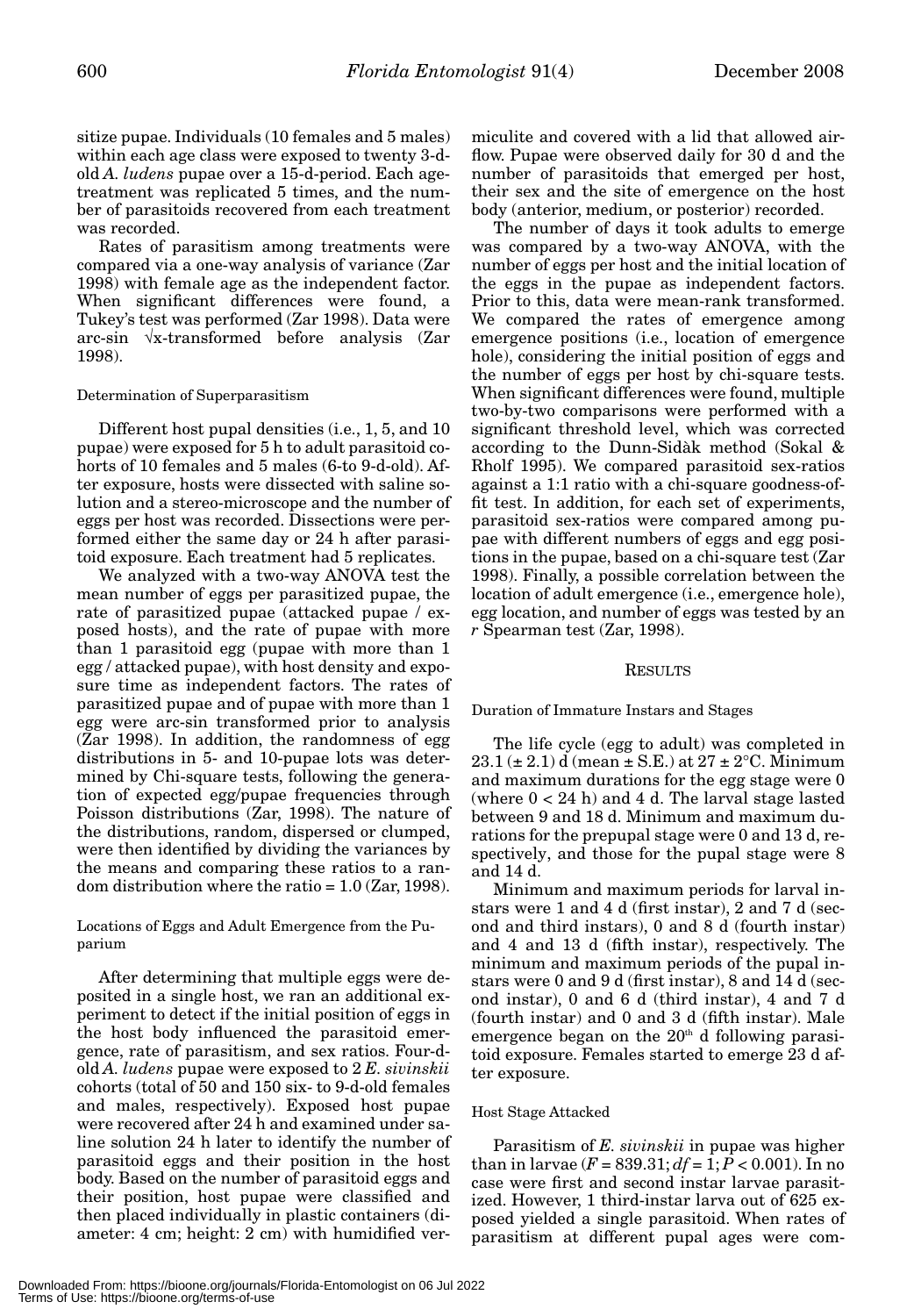pared, significant differences were observed  $(F =$  $24.43; df = 2; P < 0.001$ ). Eight-d-old pupae exhibited the highest rate of parasitism  $(98.1 \pm 4)$ (Fig. 1).

# Parasitism Related to Female Age

There were no differences in rates of parasitism by female *E. sivinskii* of different ages  $(F =$ 1.284;  $df = 26$ ;  $P = 0.181$ ) (Fig. 2).

# Type of Parasitism

*Eurytoma sivinskii* was clearly ectoparasitic since 100% of the eggs were laid within the internal cavity of the puparium and on the surface of the pupa.

## Determination of Superparasitism

*Eurytoma sivinskii* will lay more than 1 egg per host. In the first experiment, of the total parasitized pupae, 25.42% contained 1 egg, 32.20% had 2, 16.94% had 3, 13.56% had 4, 6.77% had 5, 3.39% had 6, and 1.70% had 8 eggs. Host density did not affect the number of eggs per pupae  $(F =$  $0.277$ ;  $df = 2$ ;  $P = 0.763$ ), the rates of parasitism (*F*  $= 3.062$ ; *df* = 2; *P* = 0.084), or the rates of pupae with more of 1 egg ( $F = 0.205$ ;  $df = 2$ ;  $P = 0.817$ ) (Table 1). The numbers of eggs / pupae were not randomly distributed in either the 5 or 10 pupae lots  $(\chi^2 (5) = 15.9, df = 2, P < 0.005; \chi^2 (10) = 12.6, df$  $= 4, P < 0.01$ ). These non-random distributions were due to clumping as evidenced by variance/ mean rations of 1.9 and 1.6, respectively. Eggs were oviposited on the posterior and middle re-



Fig. 1. Parasitism by *Eurytoma sivinskii* related to *Anastrepha ludens* immature stage. Rates of parasitism were compared among the different host stages. In no case were first and second-instar larvae parasitized, but notably one third-instar larva out of 625 exposed yielded a single parasitoid. Significant differences were observed when comparing rates of parasitism among pupal ages (*F*  $= 24.43$ ;  $df = 2$ ;  $\dot{P} < 0.001$ ). Eight-day old pupae exhibited the highest rate of parasitism  $(98.1 \pm 4)$ .



Fig. 2. Parasitism of *Anastrepha ludens* by female *Eurytoma sivinskii* related to female age. No significant differences in rates of parasitism were observed  $(F =$ 1.284;  $df = 26$ ;  $P = 0.181$ ).

gions of the host. No oviposition was ever detected in the anterior region.

Locations of Eggs and Adult Emergence through the Puparium

In these experiments, the maximum number of eggs per host was 5. Thus, the following combinations of egg number vs. location in host were statistically compared: (a) 1 egg-posterior, (b) 2 eggsposterior, (c) 3 eggs-posterior, (d) 4 eggs-posterior, (e) 5 eggs-posterior, (f) 1 egg-middle, (g) 2 eggsmiddle, (h) 3 eggs-middle, (i) 4 eggs-middle and (j) 5 eggs-middle.

The number of eggs  $(F = 6.468; df = 4; P <$ 0.001) and their location ( $F = 3.958$ ;  $df = 1$ ;  $P =$ 0.048) had a significant influence of on the time of adult emergence. In pupae containing 5 eggs, adult emergence was significantly delayed when compared to pupae containing 1, 2, or 3 eggs. In addition, eggs oviposited in the middle of the pupae resulted in more rapid development than eggs in the posterior (Table 2). Peak female and male eclosion were observed at  $23.9$   $(\pm 1.8)$  and  $21.4$  $(\pm 1.6)$  d, respectively. Adults were significantly more likely to emerge from the middle of the host puparium, independent of the initial position of the eggs (i.e., medium or posterior) or the number of eggs  $(i.e., 1, 2, or 5 e g g s)$ .

When sex-ratios were compared against a 1:1 distribution, we observed a female-bias when host pupae contained 2, 4, and 5 eggs ( $\chi^2$  = 4.00, 6.760, and  $18.614$ ;  $df = 1$ ;  $P < 0.05$ ) but not when host pupae contained 1 and 3 eggs ( $\chi^2$  = 1.666 and 0.104;  $df$  $= 1; P > 0.05$ ). Regarding the initial position of oviposited eggs, sex-ratio was female-biased in both middle ( $\chi^2$  = 4.312, *df* = 1; *P* < 0.05) and posterior ( $\chi^2$  $= 14.720, df = 1; P < 0.001$  positions. No relationship was observed between the emergence location and the number of eggs  $(R = 0.047; P = 0.558)$  or the location of eggs  $(R = 0.005; P = 0.948)$ .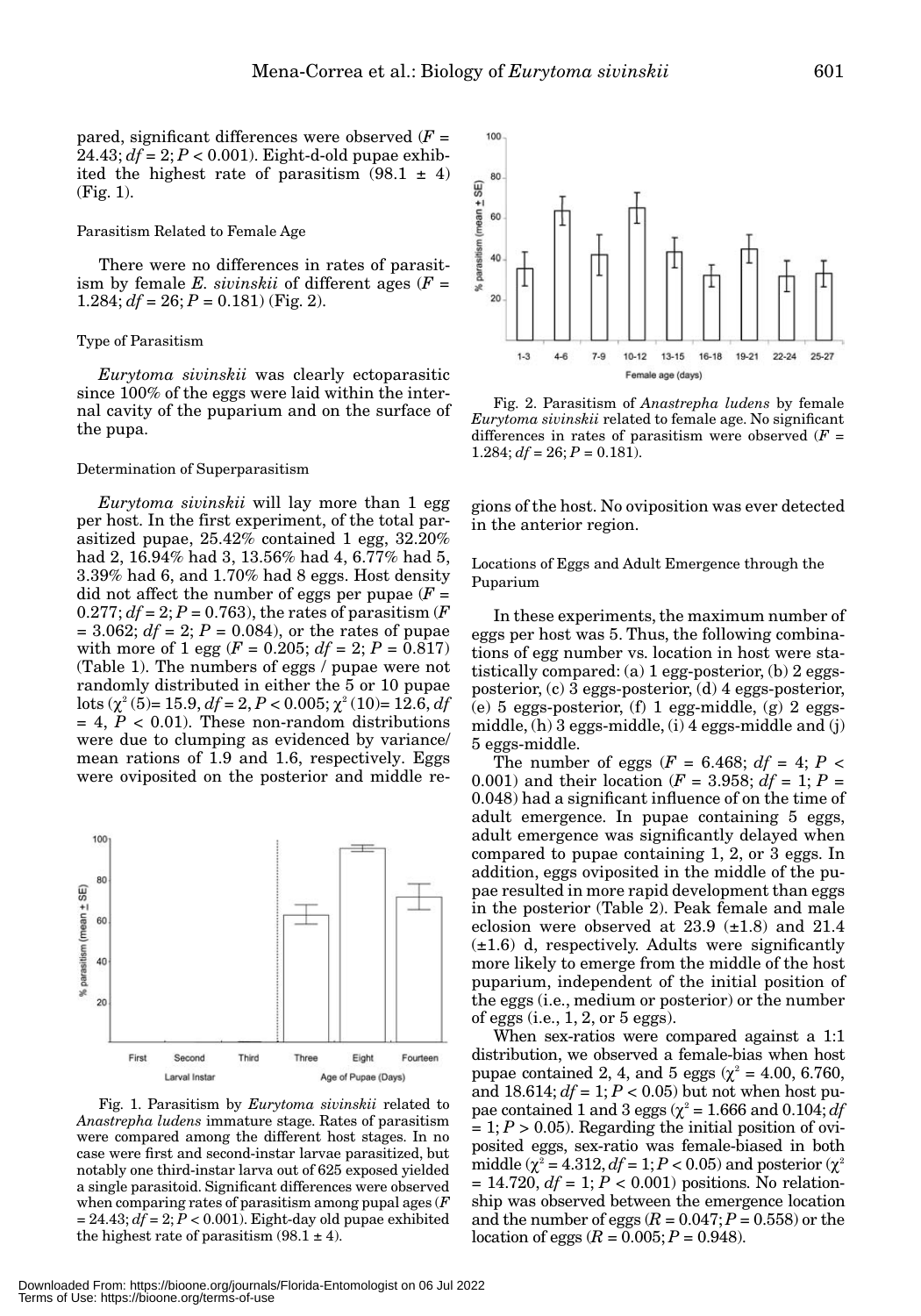| TABLE 1. MEAN NUMBER (± S.E.) OF OVIPOSITED EGGS PER PUPAE. RATES OF PARASITISM. AND OF PUPAE CONTAINING |  |  |  |  |  |  |  |
|----------------------------------------------------------------------------------------------------------|--|--|--|--|--|--|--|
| MORE THAN 1 EGG AFTER EXPOSURE OF DIFFERENT DENSITIES OF ANASTREPHA LUDENS PUPAE TO EURY-                |  |  |  |  |  |  |  |
| <i>TOMA SIVINSKII</i> FEMALES.                                                                           |  |  |  |  |  |  |  |

| Host density | Mean number<br>of eggs per pupae <sup>a</sup> | Mean parasitism<br>rate <sup>b</sup> $(\%)$ | Mean number of pupae<br>with more of one egg <sup><math>c</math></sup> (%) |
|--------------|-----------------------------------------------|---------------------------------------------|----------------------------------------------------------------------------|
|              | $2.20 \pm 1.3$                                | $100 \pm 0.0$                               | $60.0 \pm 54.8$                                                            |
| -5           | $1.96 \pm 1.5$                                | $60.0 \pm 6.9$                              | $56.0 \pm 51.8$                                                            |
| 10           | $2.54 \pm 0.9$                                | $78.0 \pm 16.4$                             | $77.8 \pm 15.7$                                                            |

a Non significant differences (*F*=0.277; 2 *df*; *P*=0.763).

<sup>b</sup>Non significant differences  $(F = 3.062; 2 df; P = 0.084)$ .

'Non significant differences  $(F = 0.205; 2 df; P = 0.817)$ .

#### **DISCUSSION**

*Eurytoma sivinskii* is a solitary ectoparasitoid of fruit fly pupae, particularly those midway in development. Its females could superparasitize, under laboratory conditions, by ovipositing up to 8 eggs per host. Adults emerged in a shorter period of time when hosts originally contained a single parasitoid egg, although there was no lower likelihood of adult emergence when multiple eggs were present. However, longer development could inflict other costs such as increased exposure to pathogens, predators, or hyperparasitoids (Benrey & Denno 1997).

Eggs were commonly laid in the middle and posterior region of the host, but not in the anterior third. Adult parasitoids derived from eggs laid in the posterior region developed more rapidly, but adult sex ratio and percent of emergence were the same in both posterior and medially laid eggs. Oviposition sites might be influenced both by local differences in the resistance offered by the puparium and by advantageous placement of the egg on the pupa itself. *Spalangia endius* Walker (Pteromalidae) females are as likely to drill in the anterior or posterior portions of young

*Musca domestica* L. pupae, but as the puparium toughens with age, parasitoids are more likely to drill in the posterior, where the vulnerable anal spiracles are located, and these drilling are more likely to be successful (King 2001). For *S. endius* larvae, there appears to be no developmental advantage to an initially posterior or anterior placement, which may be due to the capacity of the hatchlings to wander to optimal feeding sites (King 2001). However, initial location does seem to matter in another pupal parasitoid of Diptera, *Nasonia vitripenis* Walker (Pteromalidae) (Rivers & Yoder 1996), where oviposition in the posterior portion of *Sarcophaga bullata* Parker (Sarcophagidae) puparia results in increased larval oxygen consumption, weight, and lipid content. Parasitized *S. bullata* have elevated lipid levels and the effect on the parasitoid was most pronounced when eggs were laid in the posterior portion (Rivers & Yoder 1996). At the same time, envemonation in the anterior parts of host leads to more rapid death and greater developmental disruption (Rivers & Denlinger 1994), which might also have nutritional consequences for the parasitoid. Unlike *E. sivinskii,* oviposition position in *N. vitripenis* has no effect on developmental rate.

|                             | Mean $(\pm$ S.E.)          |                   | Proportion $(\%)$ of adult emergence<br>in relation to position in pupae. |                   |                                 |                          |  |
|-----------------------------|----------------------------|-------------------|---------------------------------------------------------------------------|-------------------|---------------------------------|--------------------------|--|
| Initial position<br>of eggs | time to adult<br>emergence | Anterior          | Medium                                                                    | Posterior         | Total adult<br>emergence $(\%)$ | Sex-ratio $\%$<br>males) |  |
| Medium                      | $23.5 \pm 2.6$ a           | 25.4a             | 49.3 h                                                                    | 25.4a             | 41.9a                           | 33.3a                    |  |
| Posterior                   | $22.7 \pm 1.6$ b           | 14.0a             | 65.6 b                                                                    | 20.4a             | 58.1 <sub>b</sub>               | 30.1a                    |  |
| No of eggs                  |                            |                   |                                                                           |                   |                                 |                          |  |
| -1                          | $23.4 \pm 1.7$ a           | 8.6 <sub>b</sub>  | 74.3 a                                                                    | 17.1 <sub>b</sub> | 21.9a                           | 42.9a                    |  |
| $\overline{2}$              | $22.6 \pm 1.7$ a           | 16.7 <sub>b</sub> | 75.0 a                                                                    | 8.3 b             | 22.5a                           | 33.3ab                   |  |
| 3                           | $22.8 \pm 2.0$ a           | 28.9a             | 28.9a                                                                     | 42.1a             | 23.8a                           | 41.2a                    |  |
| $\overline{4}$              | $23.6 \pm 2.4$ ab          | 24.0a             | 52.0a                                                                     | 24.0a             | 15.6 a                          | 24.0ab                   |  |
| 5                           | $24.4 \pm 2.2 h$           | 15.4 <sub>b</sub> | 65.4 a                                                                    | 19.2 <sub>b</sub> | 16.3a                           | 7.7 <sub>bc</sub>        |  |

TABLE 2. LIFE HISTORY PARAMETERS OF *EURYTOMA SIVINSKII* DEVELOPED IN *ANASTREPHA LUDENS* PUPAE CORRE-LATED WITH THE INITIAL POSITION OF OVIPOSITED EGGS AND THE NUMBER OF OVIPOSITED EGGS.

Different letters for each parameter within treatment indicate significant differences at (*P* < 0.05).